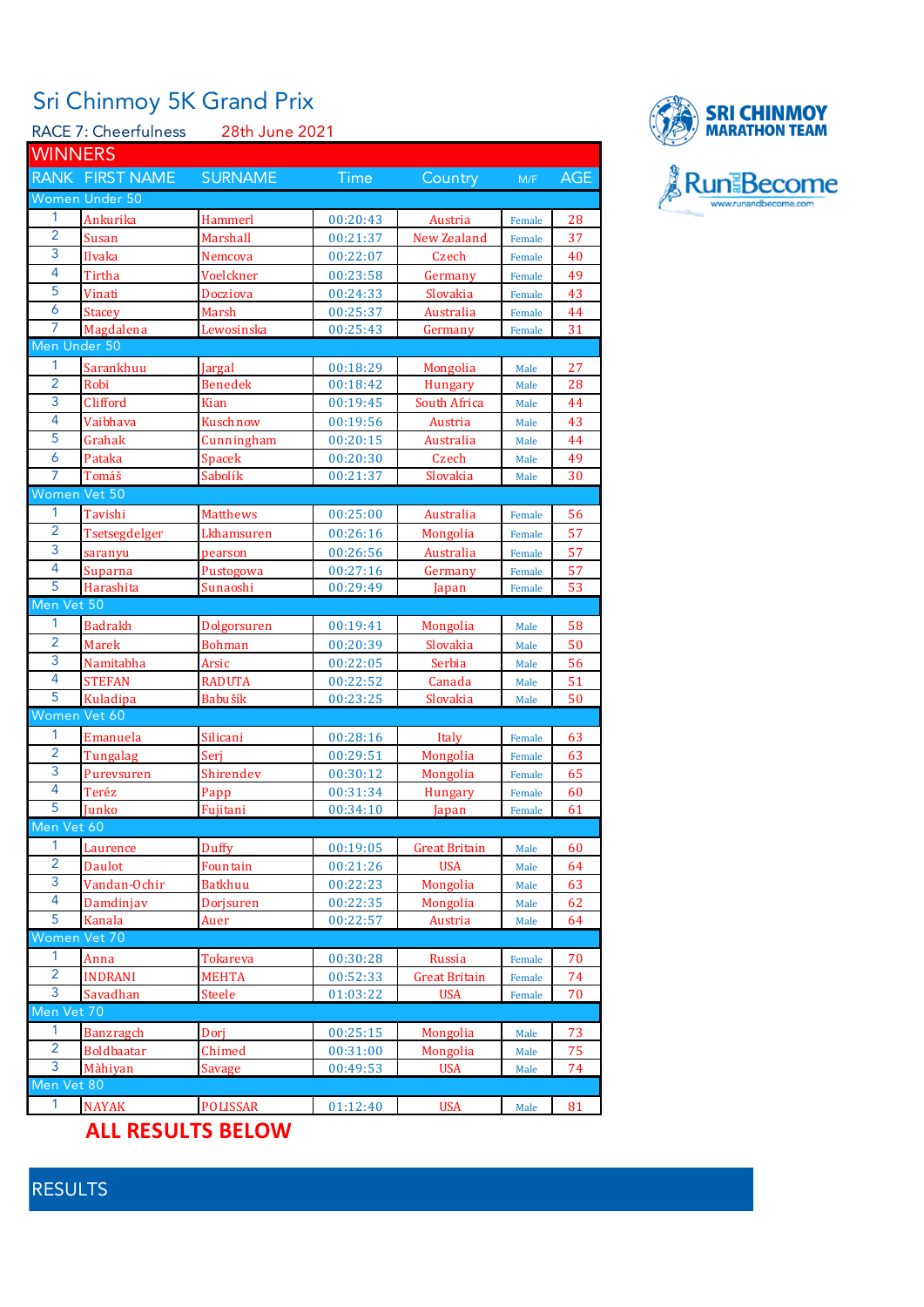RANK FIRST NAME SURNAME Time Country M/F AGE CATEGORY CAT. POS.

| $\mathbf{1}$   | Sarankhuu        | Jargal          | 00:18:29 | Mongolia             | Male   | 27 | M U/50           | $\mathbf{1}$            |
|----------------|------------------|-----------------|----------|----------------------|--------|----|------------------|-------------------------|
| $\overline{2}$ | Robi             | <b>Benedek</b>  | 00:18:42 | <b>Hungary</b>       | Male   | 28 | M U/50           | $\overline{2}$          |
| $\overline{3}$ | Laurence         | Duffy           | 00:19:05 | <b>Great Britain</b> | Male   | 60 | <b>MV60</b>      | $\mathbf{1}$            |
| 4              | <b>Badrakh</b>   | Dolgorsuren     | 00:19:41 | Mongolia             | Male   | 58 | <b>MV50</b>      | $\mathbf{1}$            |
| 5              | Clifford         | <b>Kian</b>     | 00:19:45 | South Africa         | Male   | 44 | M U/50           | $\overline{\mathbf{3}}$ |
| 6              | Vaibhava         | Kuschnow        | 00:19:56 | Austria              | Male   | 43 | M U/50           | $\overline{4}$          |
| $\overline{7}$ | Grahak           | Cunningham      | 00:20:15 | Australia            | Male   | 44 | M U/50           | 5                       |
| 8              | Pataka           | <b>Spacek</b>   | 00:20:30 | Czech                | Male   | 49 | M U/50           | 6                       |
| 9              | <b>Marek</b>     | <b>Bohman</b>   | 00:20:39 | Slovakia             | Male   | 50 | <b>MV50</b>      | $\overline{2}$          |
| 10             | Ankurika         | Hammerl         | 00:20:43 | Austria              | Female | 28 | WU/50            | $\mathbf{1}$            |
| 11             | <b>Daulot</b>    | Fountain        | 00:21:26 | <b>USA</b>           | Male   | 64 | <b>MV60</b>      | $\overline{2}$          |
| 12             | Tomáš            | Sabolík         | 00:21:37 | Slovakia             | Male   | 30 | M U/50           | $\overline{7}$          |
| 13             | Susan            | Marshall        | 00:21:37 | New Zealand          | Female | 37 | WU/50            | $\overline{2}$          |
| 14             | Namitabha        | Arsic           | 00:22:05 | Serbia               | Male   | 56 | <b>MV50</b>      | 3                       |
| 15             | Ilvaka           | Nemcova         | 00:22:07 | Czech                | Female | 40 | WU/50            | 3                       |
| 16             | Vandan-Ochir     | <b>Batkhuu</b>  | 00:22:23 | Mongolia             | Male   | 63 | <b>MV60</b>      | 3                       |
| 17             | Damdinjav        | Dorjsuren       | 00:22:35 | Mongolia             | Male   | 62 | <b>MV60</b>      | $\overline{4}$          |
| 18             | <b>STEFAN</b>    | <b>RADUTA</b>   | 00:22:52 | Canada               | Male   | 51 | <b>MV50</b>      | $\overline{4}$          |
| 19             | <b>Kanala</b>    | Auer            | 00:22:57 | Austria              | Male   | 64 | <b>MV60</b>      | $\overline{5}$          |
| 20             | Kuladipa         | Babušík         | 00:23:25 | Slovakia             | Male   | 50 | <b>MV50</b>      | $\overline{5}$          |
| 21             | Yatkara          | Aleksapolskyy   | 00:23:55 | Canada               |        | 45 | M U/50           | 8                       |
| 22             | Tirtha           | Voelckner       | 00:23:58 |                      | Male   | 49 |                  | $\overline{4}$          |
| 23             | Prachar          |                 |          | Germany              | Female |    | WU/50            |                         |
|                |                  | Stegemann       | 00:24:13 | Australia            | Male   | 60 | <b>MV60</b>      | 6                       |
| 24             | <b>Batsukh</b>   | Sharav          | 00:24:22 | Mongolia             | Male   | 68 | <b>MV60</b>      | $\overline{7}$          |
| 25             | Vinati           | Docziova        | 00:24:33 | Slovakia             | Female | 43 | WU/50            | $\overline{5}$          |
| 26             | dirghajivi       | <b>Bogar</b>    | 00:24:52 | Slovenia             | Male   | 59 | <b>MV50</b>      | 6                       |
| 27             | Tavishi          | <b>Matthews</b> | 00:25:00 | Australia            | Female | 56 | <b>WV50</b>      | $\mathbf{1}$            |
| 28             | <b>Banzragch</b> | Dori            | 00:25:15 | Mongolia             | Male   | 73 | <b>MV70</b>      | $\mathbf{1}$            |
| 29             | Sulabha          | Wishiewski      | 00:25:29 | Canada               | Male   | 61 | <b>MV60</b>      | 8                       |
| 30             | Roza             | Khukh           | 00:25:30 | Mongolia             | Male   | 59 | <b>MV50</b>      | $\overline{7}$          |
| 31             | <b>Stacey</b>    | Marsh           | 00:25:37 | Australia            | Female | 44 | WU/50            | 6                       |
| 32             | Magdalena        | Lewosinska      | 00:25:43 | Germany              | Female | 31 | WU/50            | 7                       |
| 33             | Roger            | <b>Rogge</b>    | 00:26:05 | Germany              | Male   | 36 | M U/50           | 9                       |
| 34             | Andrew           | Cotton          | 00:26:09 | <b>Great Britain</b> | Male   | 52 | <b>MV50</b>      | $\bf 8$                 |
| 35             | Altantsag        | <b>Baatar</b>   | 00:26:10 | Mongolia             | Male   | 62 | <b>MV60</b>      | 9                       |
| 36             | Tsetsegdelger    | Lkhamsuren      | 00:26:16 | Mongolia             | Female | 57 | <b>WV50</b>      | $\overline{2}$          |
| 37             | Marlen           | <b>Bernhard</b> | 00:26:20 | Germany              | Female | 34 | W U/50           | 8                       |
| 38             | Medur            | Wilson          | 00:26:21 | Canada               | Male   | 62 | <b>MV60</b>      | 10                      |
| 39             | Arpan            | DeAngelo        | 00:26:42 | <b>USA</b>           | Male   | 68 | <b>MV60</b>      | 11                      |
| 40             | Dambholi         | <b>Milisits</b> | 00:26:45 | Hungary              | Male   | 50 | <b>MV50</b>      | 9                       |
| 41             | saranyu          | pearson         | 00:26:56 | Australia            | Female | 57 | <b>WV50</b>      | 3                       |
| 42             | Danica           | Cernakova       | 00:27:01 | Slovakia             | Female | 45 | WU/50            | 9                       |
| 43             | Suparna          | Pustogowa       | 00:27:16 | Germany              | Female | 57 | W <sub>V50</sub> | $\overline{4}$          |
| 44             | Vlada            | Lepic           | 00:27:58 | Czech                | Male   | 45 | M U/50           | 10                      |
| 45             | Kamilla          | <b>Vargyas</b>  | 00:28:07 | Hungary              | Female | 26 | WU/50            | 10                      |
| 46             | Emanuela         | Silicani        | 00:28:16 | Italy                | Female | 63 | <b>WV60</b>      | $\mathbf{1}$            |
| 47             | Laszlo           | Fodor           | 00:28:28 | Hungary              | Male   | 30 | M U/50           | 11                      |
| 48             | Nicola           | <b>Barato</b>   | 00:28:40 | Italy                | Male   | 58 | <b>MV50</b>      | 10                      |
| 49             | Samviraja        | Gori            | 00:28:50 | Italy                | Female | 48 | WU/50            | 11                      |
| 50             | Varenya          | Gagova          | 00:28:54 | <b>Bulgaria</b>      | Female | 40 | WU/50            | 12                      |
| 51             | Yukta            | <b>Kiraly</b>   | 00:29:01 | Hungary              | Male   | 50 | <b>MV50</b>      | 11                      |
|                |                  |                 |          |                      |        |    |                  |                         |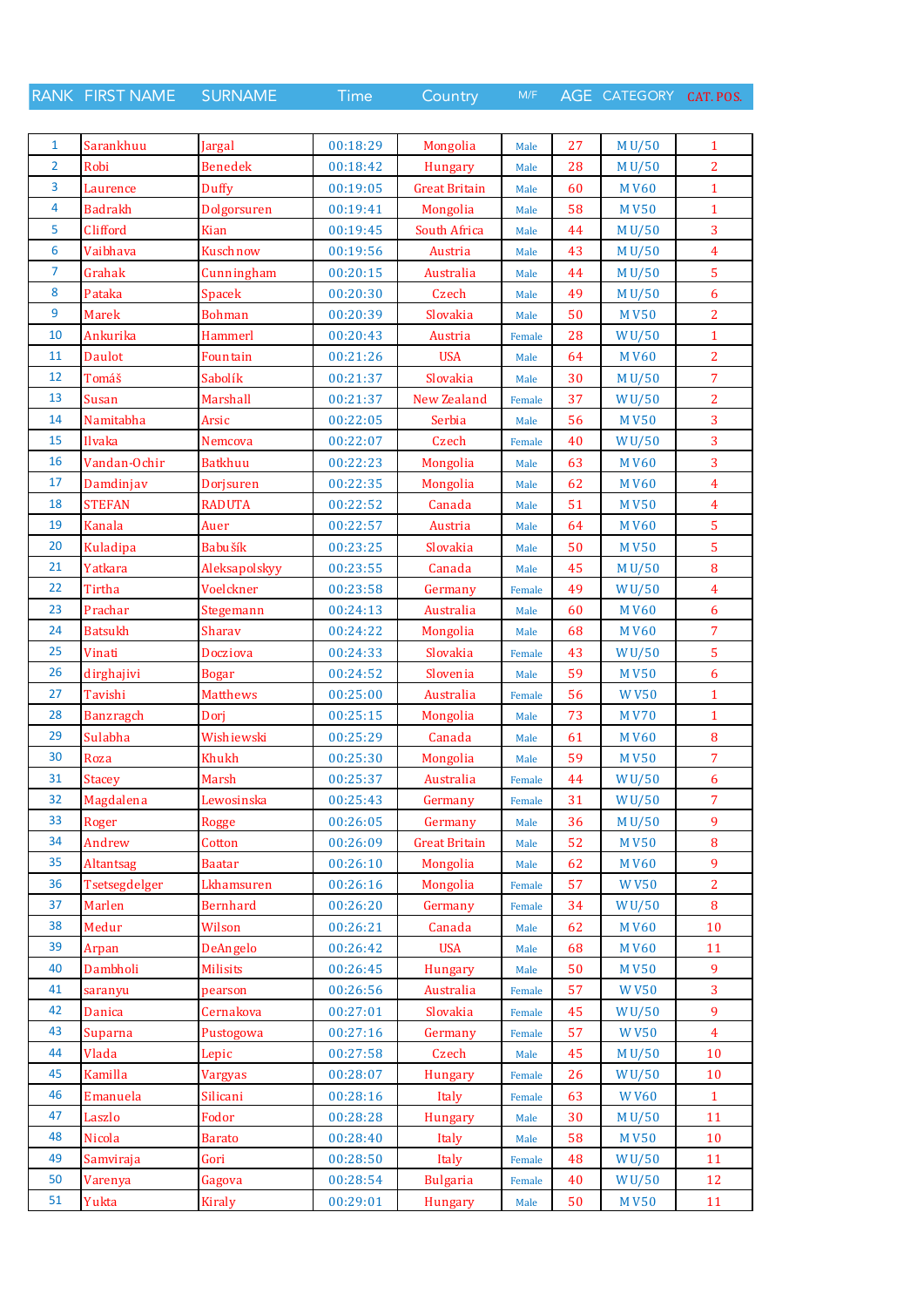| 52  | <b>Brahmata</b>   | Michael         | 00:29:07 | Canada               | Female         | 33 | WU/50              | 13               |
|-----|-------------------|-----------------|----------|----------------------|----------------|----|--------------------|------------------|
| 53  | Viharin           | <b>Rosa</b>     | 00:29:11 | Czech                | Male           | 49 | M U/50             | 12               |
| 54  | Eva               | Paradise        | 00:29:15 | Czech                | Female         | 36 | WU/50              | 14               |
| 55  | David             | Smith           | 00:29:21 | <b>Great Britain</b> | Male           | 52 | <b>MV50</b>        | 12               |
| 56  | Noémi             | Esztergomi      | 00:29:32 | Hungary              | Female         | 34 | WU/50              | 15               |
| 57  | Andrej            | Veble           | 00:29:44 | Slovenia             | Male           | 65 | <b>MV60</b>        | 12               |
| 58  | Pavaka            | Ritchot         | 00:29:48 | Canada               | Male           | 46 | M U/50             | 13               |
| 59  | Harashita         | Sunaoshi        | 00:29:49 | Japan                | Female         | 53 | <b>WV50</b>        | $\overline{5}$   |
| 60  | Dejan             | Despotovic      | 00:29:50 | Serbia               | Male           | 45 | M U/50             | 14               |
| 61  | Manfred           | Quester         | 00:29:51 | Germany              | Male           | 66 | <b>MV60</b>        | 13               |
| 62  | Tungalag          | Serj            | 00:29:51 | Mongolia             | Female         | 63 | <b>WV60</b>        | $\overline{2}$   |
| 63  | Hana              | Lepicova        | 00:29:52 | Czech                | Female         | 47 | W <sub>U</sub> /50 | 16               |
| 64  | Purevsuren        | Shirendev       | 00:30:12 | Mongolia             | Female         | 65 | <b>WV60</b>        | $\overline{3}$   |
| 65  | Anna              | <b>Tokareva</b> | 00:30:28 | Russia               | Female         | 70 | <b>WV70</b>        | $\mathbf{1}$     |
| 66  | <b>Eszter</b>     | Koncz           | 00:30:37 | Hungary              | Female         | 34 | W <sub>U</sub> /50 | 17               |
| 67  | Penny             | Nam             | 00:30:37 | South Africa         | Female         | 44 | WU/50              | 18               |
| 68  | <b>Boldbaatar</b> | Chimed          | 00:31:00 | Mongolia             | Male           | 75 | <b>MV70</b>        | $\overline{2}$   |
| 69  | <b>Budjargal</b>  | <b>Byambaa</b>  | 00:31:01 | Mongolia             | Female         | 38 | WU/50              | 19               |
| 70  | István            | <b>Csendes</b>  | 00:31:30 | Hungary              | Male           | 61 | <b>MV60</b>        | 14               |
| 71  | Sharon            | <b>Terry</b>    | 00:31:32 | <b>Great Britain</b> | Female         | 55 | <b>WV50</b>        | $\boldsymbol{6}$ |
| 72  | Deemanta          | <b>Benedek</b>  | 00:31:34 | Hungary              | Female         | 52 | <b>WV50</b>        | $\overline{7}$   |
| 73  | Teréz             | Papp            | 00:31:34 | Hungary              | Female         | 60 | <b>WV60</b>        | $\overline{4}$   |
| 74  | Matthew           | <b>Davison</b>  | 00:32:21 | <b>Great Britain</b> | Male           | 50 | <b>MV50</b>        | 13               |
| 75  | Manini            | <b>Nguyen</b>   | 00:32:56 | <b>USA</b>           | Female         | 44 | WU/50              | 20               |
| 76  | Raktima           | <b>Takács</b>   | 00:33:08 | Hungary              | Female         | 53 | <b>WV50</b>        | 8                |
| 77  | Sahatvam          | Selbach         | 00:34:06 | Germany              | Male           | 66 | <b>MV60</b>        | 15               |
| 78  | Junko             | Fujitani        | 00:34:10 | Japan                | Female         | 61 | <b>WV60</b>        | 5                |
| 79  | Tuvijata          | Puskas          | 00:34:19 | Hungary              | Male           | 48 | M U/50             | 15               |
| 80  | Anna              | Khimchinskaia   | 00:34:20 | Russia               | Female         | 43 | WU/50              | 21               |
| 81  | <b>Bikash</b>     | Frost           | 00:34:37 | Germany              | Male           | 63 | <b>MV60</b>        | 16               |
| 82  | Laurel            | Michael         | 00:34:40 | Canada               | Female         | 62 | <b>WV60</b>        | 6                |
| 83  | <b>Shree</b>      | Chirkoot        | 00:34:48 | South Africa         | Male           | 55 | <b>MV50</b>        | 14               |
| 84  | Gan-Erdene        | Ganbat          | 00:35:07 | Mongolia             | Female         | 35 | WU/50              | 22               |
| 85  | <b>Tsogoo</b>     | <b>Balbar</b>   | 00:36:00 | Mongolia             | Male           | 58 | <b>MV50</b>        | 15               |
| 86  | Nurari            | Merry           | 00:36:39 | <b>Great Britain</b> | Male           | 60 | <b>MV60</b>        | 17               |
| 87  | Éva               | Lindwurm        | 00:36:47 | Hungary              | Female         | 65 | <b>WV60</b>        | $\overline{7}$   |
| 88  | Pramiti           | Niwa            | 00:36:48 | Japan                | Female         | 59 | <b>WV50</b>        | 9                |
| 89  | Niharika          | Nuuja           | 00:37:23 | Finland              | Female         | 67 | <b>WV60</b>        | 8                |
| 90  | Jane              | Schenker        | 00:37:37 | Germany              | Female         | 62 | <b>WV60</b>        | 9                |
| 91  | <b>Bolormaa</b>   | Munkhdorj       | 00:38:05 | Mongolia             | Female         | 39 | W <sub>U</sub> /50 | 23               |
| 92  | <b>PIYASI</b>     | <b>MORRIS</b>   | 00:38:06 | <b>Great Britain</b> | Female         | 65 | <b>WV60</b>        | 10               |
| 93  | Maria Sharika     | <b>Xavier</b>   | 00:39:07 | <b>USA</b>           | Female         | 58 | <b>WV50</b>        | 10               |
| 94  | Niyojita          | Purevsuren      | 00:39:14 | Mongolia             | Female         | 50 | <b>WV50</b>        | 11               |
| 95  | Padmanandana      | Marek           | 00:39:58 | Australia            | Male           | 67 | <b>MV60</b>        | 18               |
| 96  | Selenge           | Vandan-Ochir    | 00:40:00 | Mongolia             | Female         | 27 | WU/50              | 24               |
| 97  | Elzi              | Vinczéné        | 00:40:03 | Hungary              | Female         | 67 | <b>WV60</b>        | 11               |
| 98  | Oyungerel         | Seded           | 00:40:51 | Mongolia             | Female         | 52 | <b>WV50</b>        | 12               |
| 99  | Pushparani        | Piner           | 00:40:54 | Canada               | Female         | 49 | WU/50              | 25               |
| 100 | Sharani           | Robins          | 00:43:55 | <b>USA</b>           | Female         | 60 | <b>WV60</b>        | 12               |
| 101 | Ian               | Isherwood       | 00:44:46 | <b>Great Britain</b> | Male           | 68 | <b>MV60</b>        | 19               |
| 102 | Projjwal          | Pohland         | 00:47:22 | Germany              |                | 65 | <b>MV60</b>        | 20               |
| 103 | Pradipana         | Loser-Frost     | 00:47:23 | Germany              | Male<br>Female | 62 | <b>WV60</b>        | 13               |
| 104 | Todgerel          | Tsogzonmunsul   |          |                      |                | 55 |                    | 13               |
|     |                   |                 | 00:48:16 | Mongolia             | Female         |    | <b>WV50</b>        |                  |